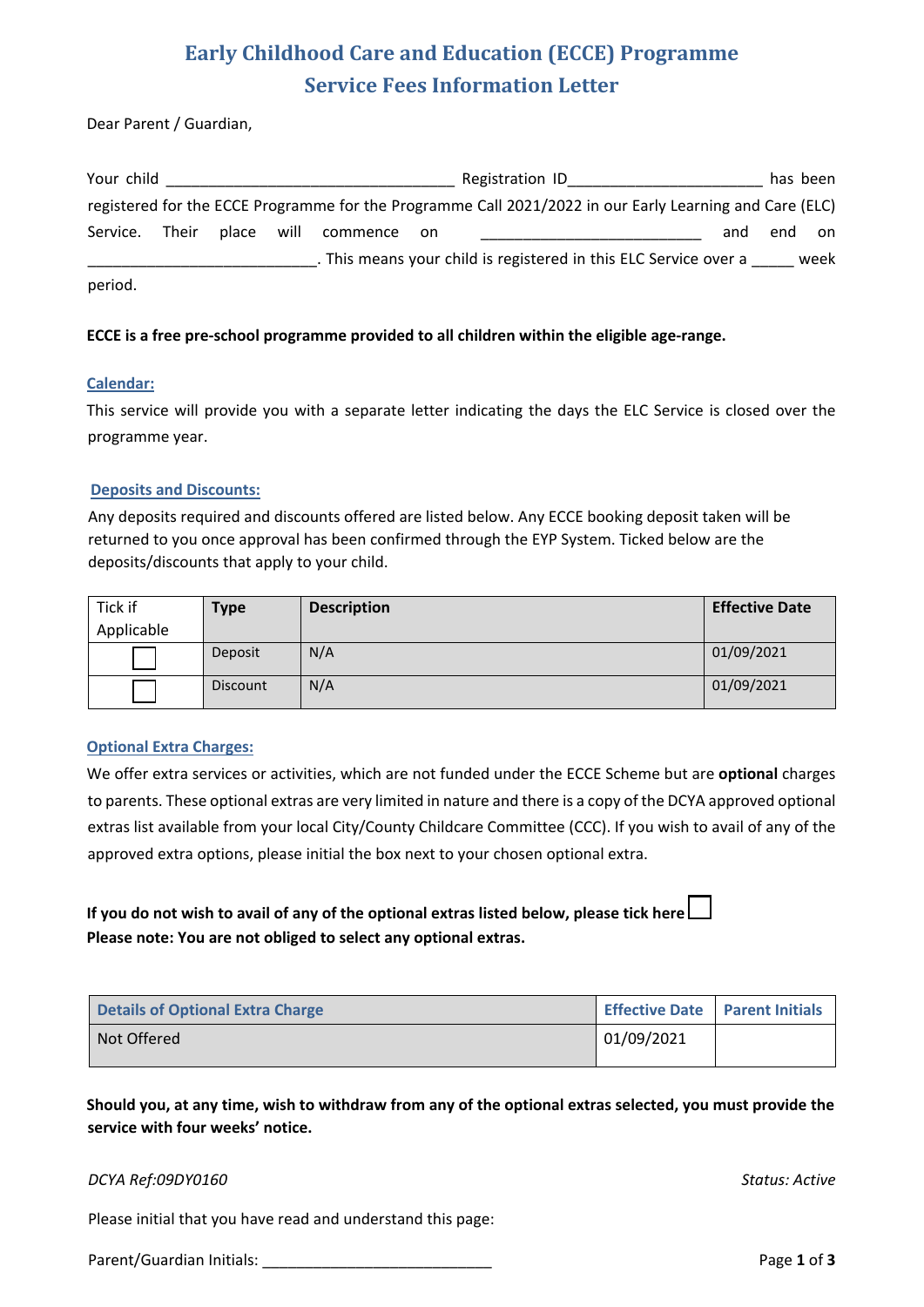# **Early Childhood Care and Education (ECCE) Programme Service Fees Information Letter**

## **Fees List:**

| Our Fees List below outlines the session types that are available within our service and maximum weekly      |
|--------------------------------------------------------------------------------------------------------------|
| charge for them. The session type(s) that you have requested are ticked in the Fees list below. This service |
| charges on a weekly $\Box$ /monthly $\Box$ basis. Your charge is identified in the final column and does not |
| include any optional extras you have chosen from the above.                                                  |

| <b>Session</b>                         | <b>Session</b>   | <b>Session</b> | <b>Number</b> | <b>Fees including</b> | Fee         | Your Weekly/   | <b>Effective</b> |
|----------------------------------------|------------------|----------------|---------------|-----------------------|-------------|----------------|------------------|
| <b>Attending</b><br><b>Description</b> |                  | <b>Type</b>    | of Days       | <b>ECCE (3 free</b>   | excluding   | <b>Monthly</b> | Date             |
|                                        |                  |                |               | hours if 38           | <b>ECCE</b> | Charge (incl.  |                  |
|                                        |                  |                |               | week/3.5 free         |             | discounts if   |                  |
|                                        |                  |                |               | hours if 41           |             | applicable)    |                  |
|                                        |                  |                |               | week service)         |             |                |                  |
|                                        | Morning 9am to   | <b>AM</b>      | 5             | $\Omega$              | 30          |                | 01/09/2021       |
|                                        | 12pm             |                |               |                       |             |                |                  |
|                                        | Morning 9am to   | <b>AM</b>      | 5             | 10                    | 40          |                | 01/09/2021       |
|                                        | including<br>1pm |                |               |                       |             |                |                  |
|                                        | <b>Dinner</b>    |                |               |                       |             |                |                  |

## **Leaving the Service/Transfers:**

Should you wish to leave this Service you must **give four weeks written notice** to the manager. Patterns of 'non-attendance' will be queried and may result in your ECCE place being cancelled. Please speak to the Service Manager if for any reason your attendance pattern is not as first registered.

### **Queries**

If you have any queries or wish to discuss any of the above, please contact the Service Manager.

## **Alternatively, you could address queries to your local City/County Childcare Committee.**

### **A list of CCC contact details is available on** [www.myccc.ie](http://www.myccc.ie/)

Please read, sign and date two copies of this letter. Retain one copy and return one copy to the Service Manager. A signed copy must be kept on our files for verification purposes during funding compliance visits undertaken by Pobal, on behalf of the Department of Children & Youth Affairs (DCYA).

Yours sincerely,

Name Title/Position Held  $\Box$ 

## *DCYA Ref:09DY0160 Status: Active*

Please initial that you have read and understand this page:

Parent/Guardian Initials: \_\_\_\_\_\_\_\_\_\_\_\_\_\_\_\_\_\_\_\_\_\_\_\_\_\_\_ Page **2** of **3**